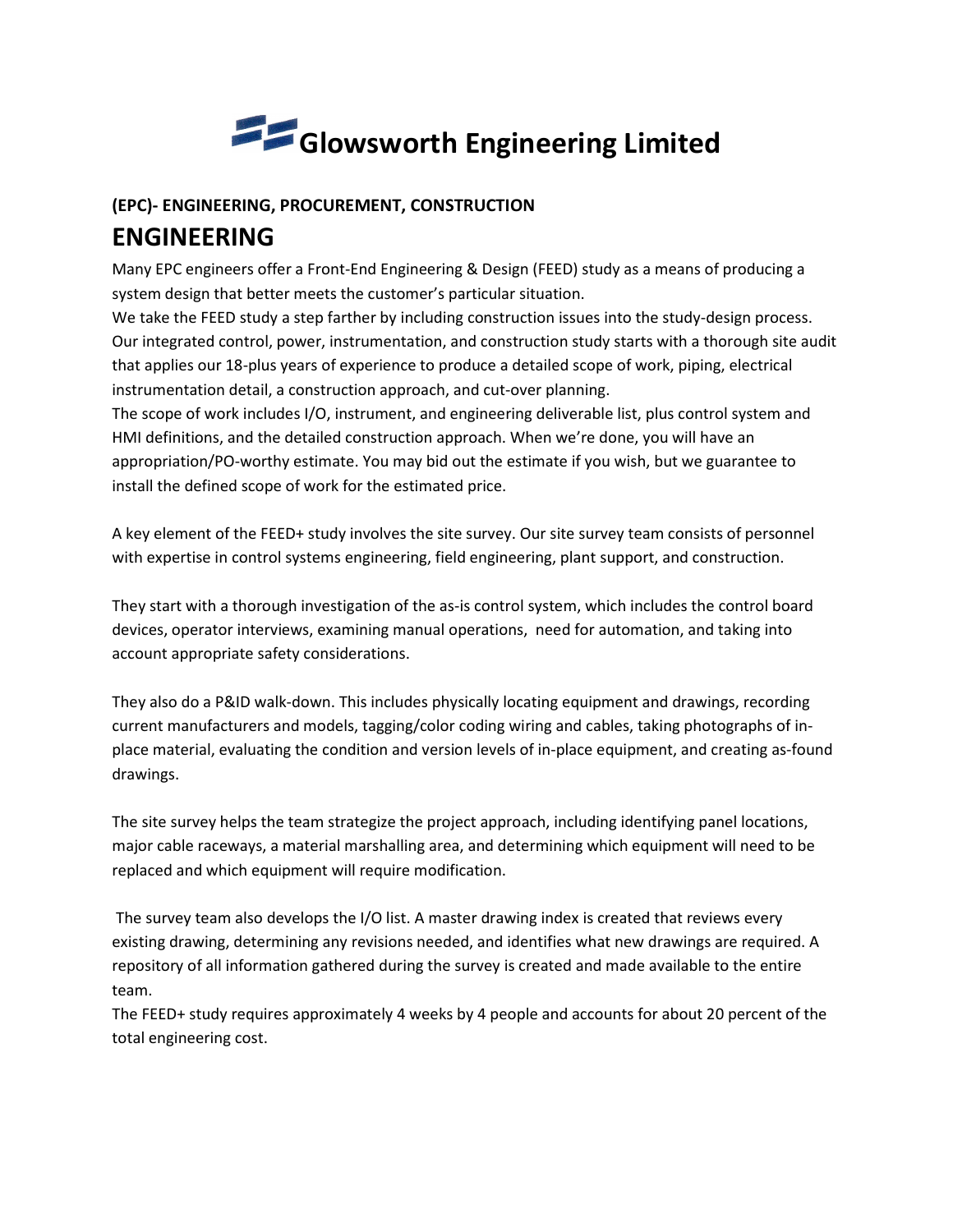But it results in a comprehensive, highly accurate scope of work document that typically experiences less than a .5 percent scope "creep". It results in a fully audited plant and mitigates risk. It also results in a high degree of adherence to schedule and to budget.

# Industrial Design-Build Services



Design-build is a method of project delivery in which the design-build entity works under a single contract with the project owner to provide design and construction services. In the context of our business, this addresses strictly the automation portion of a total project. The result of one entity and one contract is a unified flow of work from initial concept through completion, thereby re-integrating the roles of designer and constructor. Design-build is an alternative to the traditional design-bid-build project delivery method. Under the latter approach, design and construction services are split into separate entities, separate contracts, separate work. Design-build successfully delivers automation projects with superior results, no matter what the project type.

Streamlining project delivery through a single contract between the owner (or the construction manager) and the automation design-build team allows for the automation project to be successfully completed faster, more cost effectively, and with fewer change orders. Construction Industry Institute research shows that compared to the design-bid-build method, design-build results in 6% less cost and 33% faster delivery, with accompanying reductions in cost overruns and schedule creep.

A related, foundational component of design-build is the FEED+ study. This process takes the traditional FEED study one step further by incorporating constructability issues and elements into the study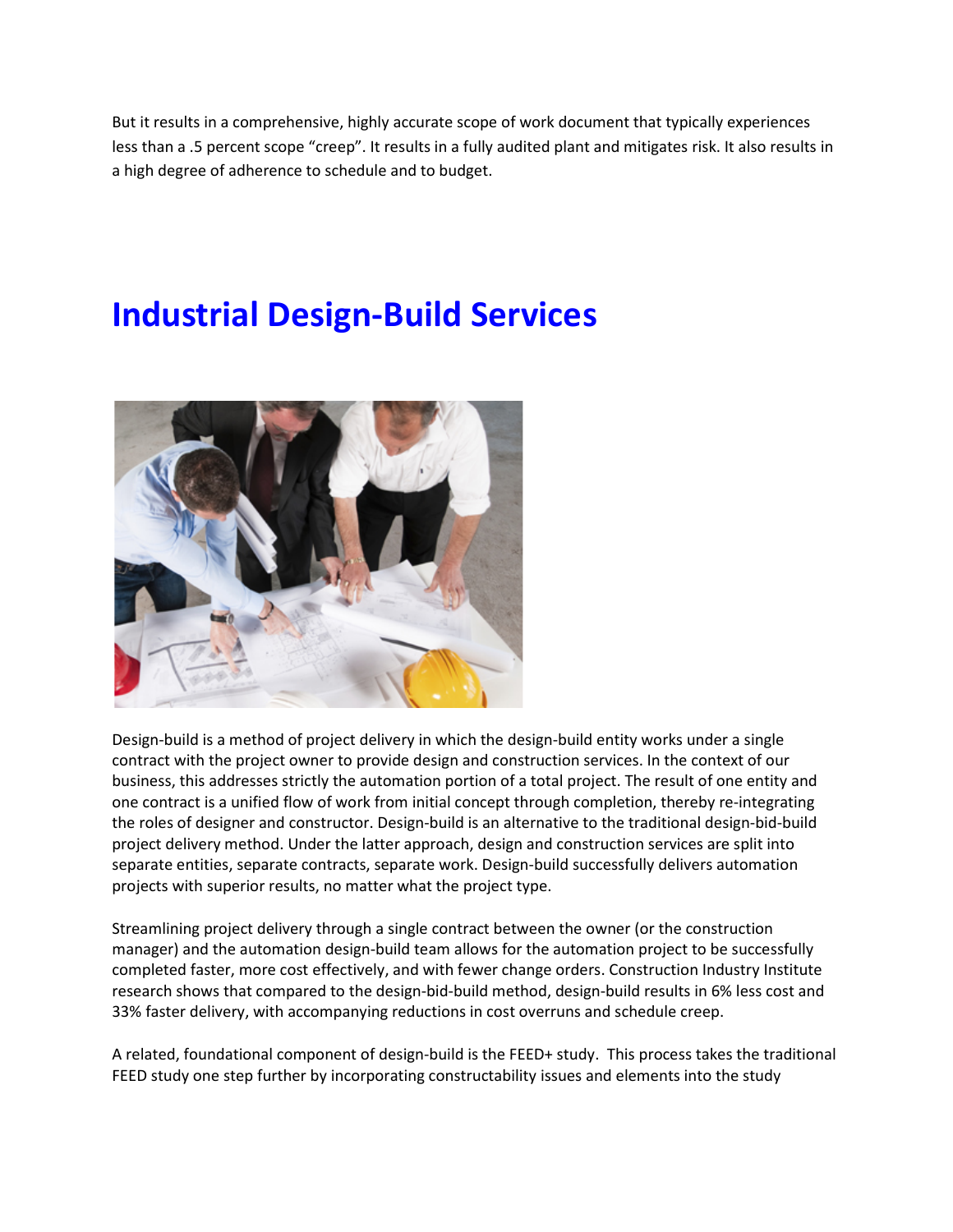process. This further contributes to the compression of the schedule by assuring that mechanical, electrical, piping, structural construction requirements are part of the project design process. With PMI-certified project managers and others engineering disciplines construction and installations capabilities, we are perfectly positioned to deliver these benefits to your next automation project. FRONT END ENGINEERING DESIGN- FEED CONCEPTUAL DESIGN DETAIL ENGINEERING DESIGN - DED

## Oil & Gas Automation Systems

Oil and gas extraction, processing and transportation are complex applications that place stringent demands on the automation and control systems employed to make those processes function effectively and efficiently. Environments can be challenging. Safety is a huge concern. Regulations are demanding. Up time is critical.



At Glowsworth, we thrive on the difficult and the challenging projects in the oil & gas, fabrication, piping, Instrumentation & automation industry. Our expertise and experience in the oil & gas industry is extensive.

Our underlying goal throughout all projects is risk mitigation by identifying the aspects of each project that contribute to risk and taking action to eliminate or reduce such risks. We accomplish that in many ways, including the **FEED+<sup>©</sup> study** at the outset of a project, and the design-build project delivery method that unifies the engineering and construction elements to provide single source responsibility and accountability.

## Oil & Gas Applications

- Gas processing and midstream/downstream processing-addressing safety, reliability, and security of transmission
- Pipeline control & monitoring-reliably detect leaks, damage, and theft that are risks to safe operations
- Natural gas distribution-regulation and monitoring flow to improve distribution efficiency
- Compression & pump station control-monitor and control critical junctions in oil and gas handling
- Liquefied Natural Gas (LNG), LPG, CNG, piping, handling-maintaining temperature and pressure parameters is critical to safe handling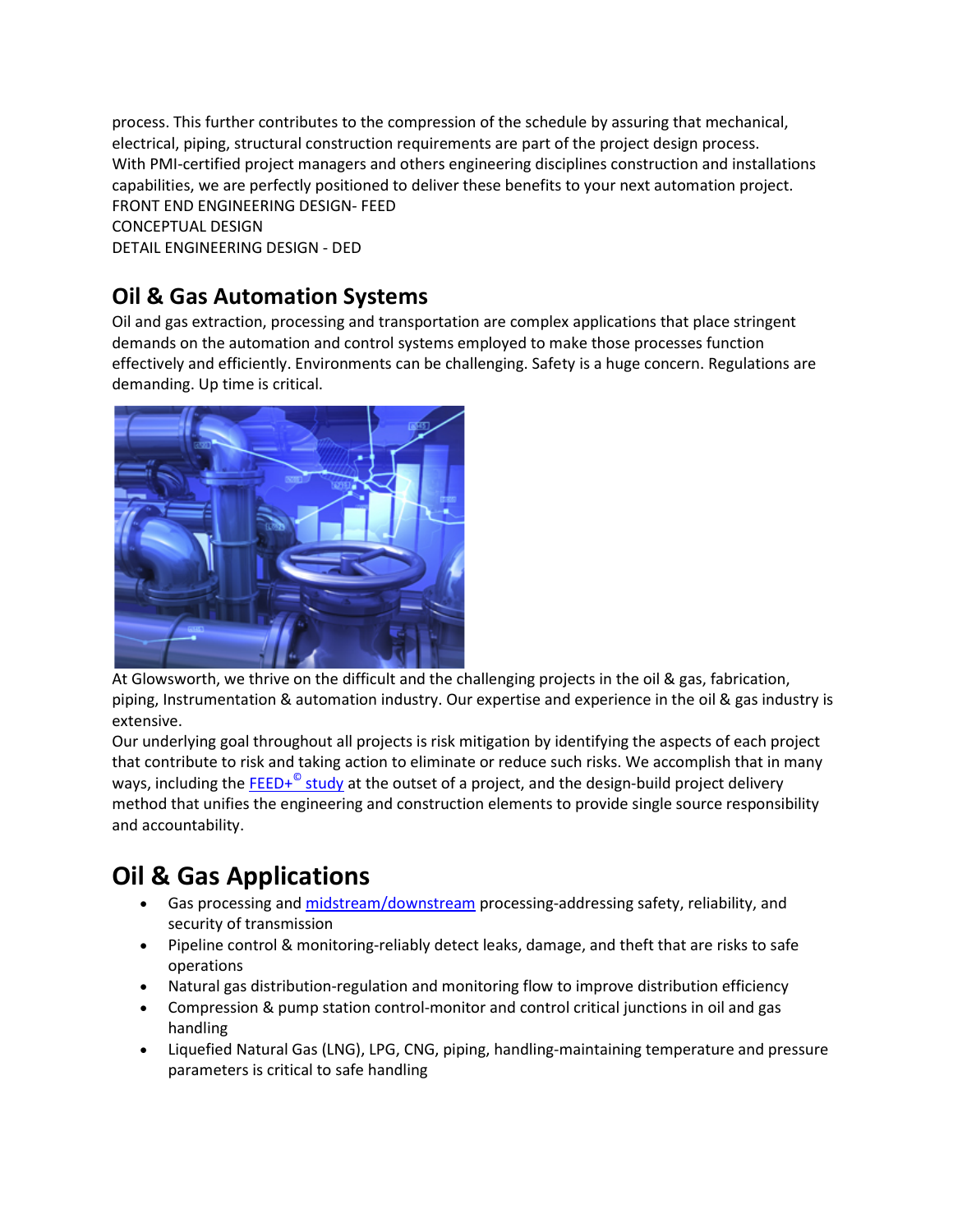Our project participation includes centralized automation and control, oilfield SCADA (Supervisory Control and Data Acquisition) systems, vibration monitoring, electrical load monitoring, industrial networking optimization and security, flow monitoring, motor control centers, pump controls, measurement systems, and instrumentation integration. We are also available to perform a full range of field services, including 24/7 total facility maintenance availability, checkout, startup, calibration and outage support. We also offer a full range of project life cycle services to our clients.

#### Midstream/Downstream Automation

Our design, construction and installation experience in the oil, chemicals, liquids and gas transportation and storage tanks segment makes us a perfect choice for midstream and downstream applications. In pipeline experience includes:

- Low pressure and high pressure gathering systems pipeline SCADA control and monitoring
- Pump stations electrical, instrumentation, and control design and implementation
- Transmission compressor control, electrical and automation design and implementation
- Transmission SCADA, host and RTU, and wireless communications systems
- Lease automatic custody transfer (LACT) instrumentation, electrical, and control design and implementation
- Gas transmission metering station RTU design
- Alarm management for liquids gathering and transmission SCADA

Glowsworth Engineering provides power generation (power) process engineering services for retrofit and new plant construction. We support services to the fossil and bio-energy power generation industries, renewable energy projects, civil construction, and infrastructural, marine construction.

 Whether addressing coal, oil, natural gas, biomass, biogas, or waste heat recovery, we support projects ranging from Greenfield power generation / CHP feasibility studies to BOP systems upgrade. We have substantial experience in addressing complex power process projects successfully from conception through startup and commissioning.

We have particular expertise in existing power plant support services, frequently providing retrofit evaluations and designs related to heat rate improvement, BOP upgrade/replacement, fuel handling modifications and other related projects. Often, these projects require modeling of existing and modified plant operation. We employ a broad range of modeling tools to support these efforts, including STEAM PRO, GT PRO, Gate Cycle and others, completing efficient early options evaluation and analysis to support client decision processes. These same tools are employed in new generation facilities options evaluation and design.

Areas of power process engineering expertise include the following:

- New Generation Options
- Combined Heat and Power Assessments
- Water Use Minimization
- Water Balances
- Water Treatment Options Evaluation
- Codes and Standards Interpretation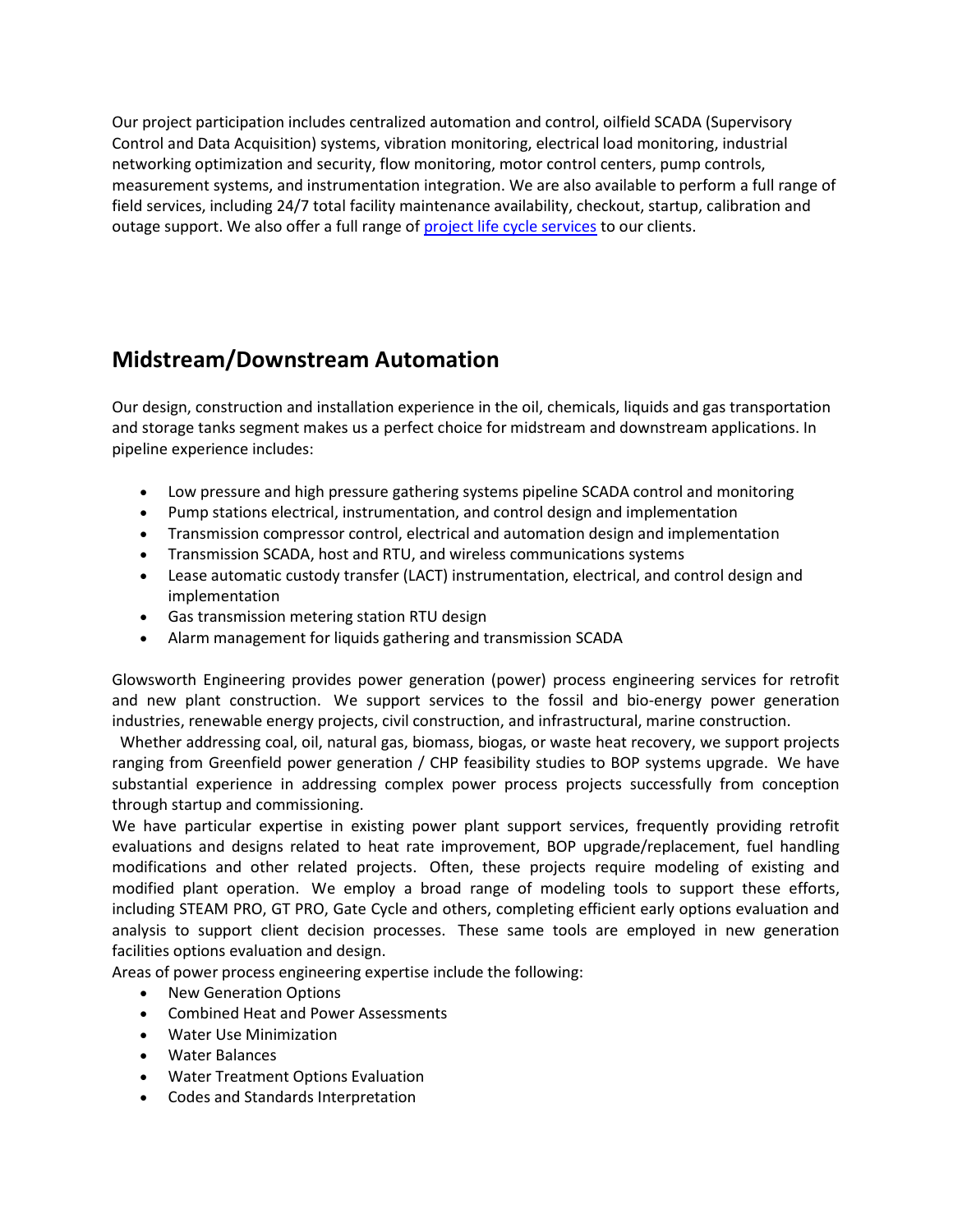- Existing Plant Performance and Upgrade Options
- Fuel Options and Co-Firing Evaluation
- Single- and Two-Phase Flow Hydraulic Analysis
- Wastewater Treatment Options Evaluation
- Zero Liquid Discharge Design

Power process engineering services and deliverables include:

- Feasibility Studies
- Heat and Material Balances / Flow Diagrams
- Piping and Instrumentation Diagrams
- Options Analysis
- Controls Narratives
- Design Basis / Criteria Development
- Program Documents / System Descriptions
- Regulatory Compliance Support

Power process equipment specification, evaluation, and selection services include the following:

- Combustion Turbine Generators
- Steam Turbine Generators
- Steam Generators
- Reciprocating Engine Generators
- Filtration / Separation Equipment
- Air Quality Control Systems
- Low BTU Biogas Treatment Systems
- Condensers / Heat Rejection Systems
- **•** Emissions Control Equipment
- Water / Wastewater Treatment Systems
- Balance of Plant Equipment
- Fuel Conditioning Systems
- Coal Combustion Residuals Systems

Glowsworth Engineering provides plant layout services for retrofit and new plant construction. We support our clients in early conceptual equipment and system layout planning through final engineering and design using AutoCAD®, Plant 3D®, Revit®, and CADWorx® 2D and 3D design platforms. Autodesk Navisworks<sup>®</sup> integrates these CAD platforms for model reviews, which is an essential element of our project quality control work processes, allowing detection of interferences and clashes. We conduct progressive collaborative model reviews with our clients' engineering, operations and maintenance staff as well as contractors, vendors, technology providers, and other stakeholders. 3D models significantly aid in visualization and facilitate evaluation of the constructability, operability, and maintainability and safety aspects of the design. Our use of these design tools mitigates the potential for costly rework in the field and consistently improves the quality of the designed facility.

To be efficient and cost effective, each plant layout is specifically tailored to the client's needs and desired level of detail. However, we have the expertise to develop comprehensive plant layouts for complex systems, integrating components such as process equipment, piping, cable tray, electrical equipment, instrumentation, structural framing and platforms, underground piping and foundations.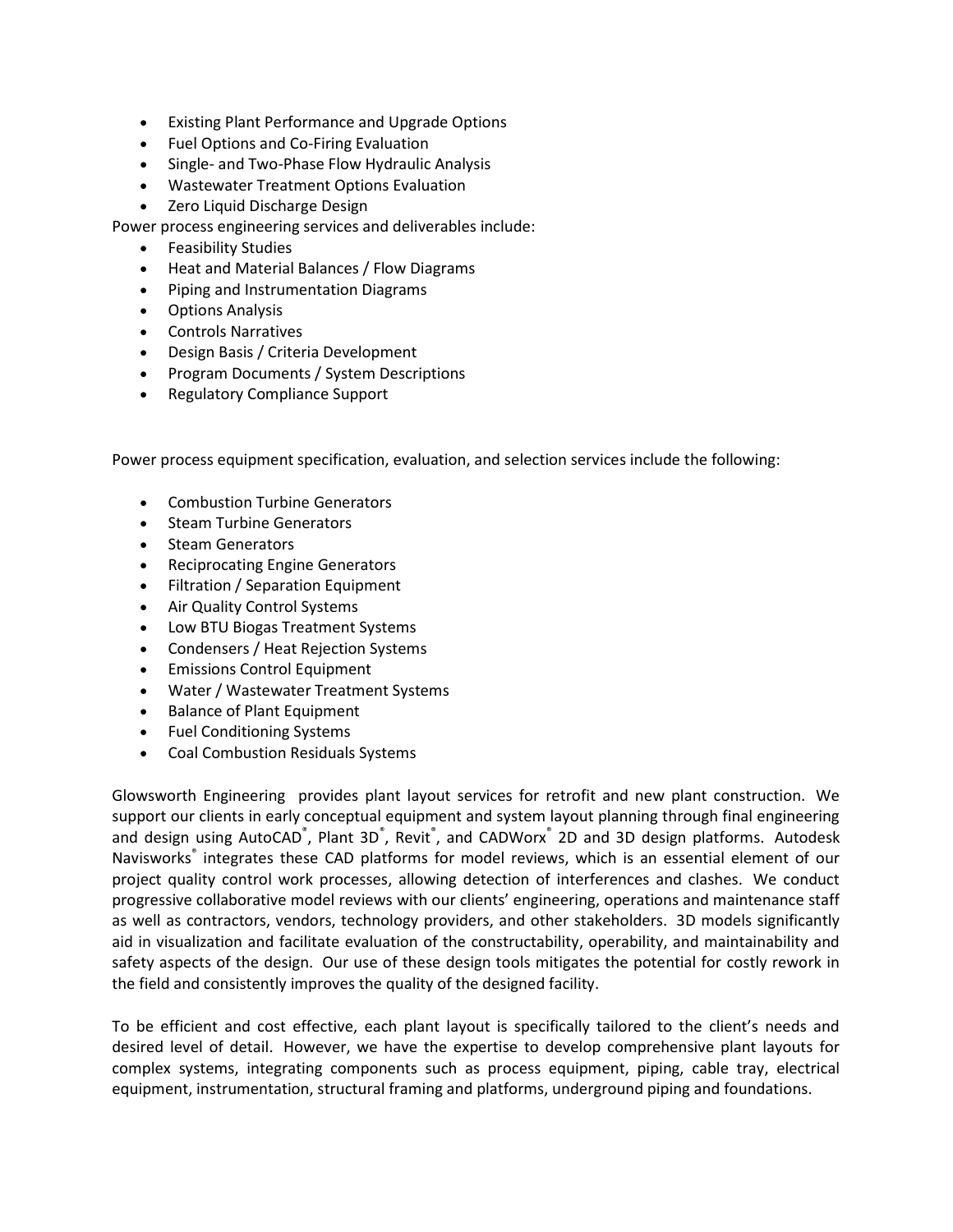Plant retrofits commonly occur in congested areas with significant equipment and complex layers of piping, structural steel, cable tray and other services. Record design drawings are typically unavailable, incomplete or inaccurate. This is common to nearly every project we develop. We focus on early, thorough field documentation, often completing full 3D scans or 3D point scans to establish the locations of existing equipment, tie-ins and related systems/elements. We then integrate these scans into the plant 3D model, providing a "real world" basis for the plant layout.

We can developed conceptual plant layouts for initial site studies focusing on overall plant arrangement, transportation of raw materials (truck or rail) and waste collection and disposal. These layouts may be utilized for early permitting or investment. Beyond the initial conceptual stage, we integrate vendor supplied equipment, engineered equipment and structures together to provide a complete 3D model that can be used for many different stakeholders needs, including construction.

We routinely use 3D platforms to engineer and design modular systems that require the efficient use of space, while maintaining adequate maintenance and operations interface, all to meet our client's expectations.

## Piping / Pipeline



The Piping/Pipeline Department has the capabilities of performing Piping and Pipeline Design using the latest technology in the market today that includes Conceptual Study to Front-End Engineering Design (FEED), Detailed Engineering Design (DED) and Engineering Support during Construction Stage The Department Personnel are responsible for executing all piping/pipeline related activities to meet the Client's requirement and satisfaction including Quality Assurance to ensure all documents and drawings are done in accordance with the Project Requirements, Specifications, Standards and Codes prior to any review submittals and Issued for Construction (IFC) Packages.

The function of Piping/Pipeline Department includes a wide range of activities such as:

#### Development of -

- Detailed Design Engineering (DED) drawings and documents,
- Conceptual Study and Design Basis Scoping Paper (DBSP),
- Technical Specifications and Procedures,
- Construction Scope of Work, Construction Specifications and Cut-Over Plan/Procedures,
- Material Take-Off list / Bill of Materials.

#### Performing -

- Piping Material Selection,
- Technical Bid Evaluation and Review/Approval of Vendor Drawings,
- Pipe Stress Analysis (Static and Dynamic),
- Safety Instruction Sheets (SIS) Calculation for Critical Piping and Cross-Country Pipelines,
- Constructability Study,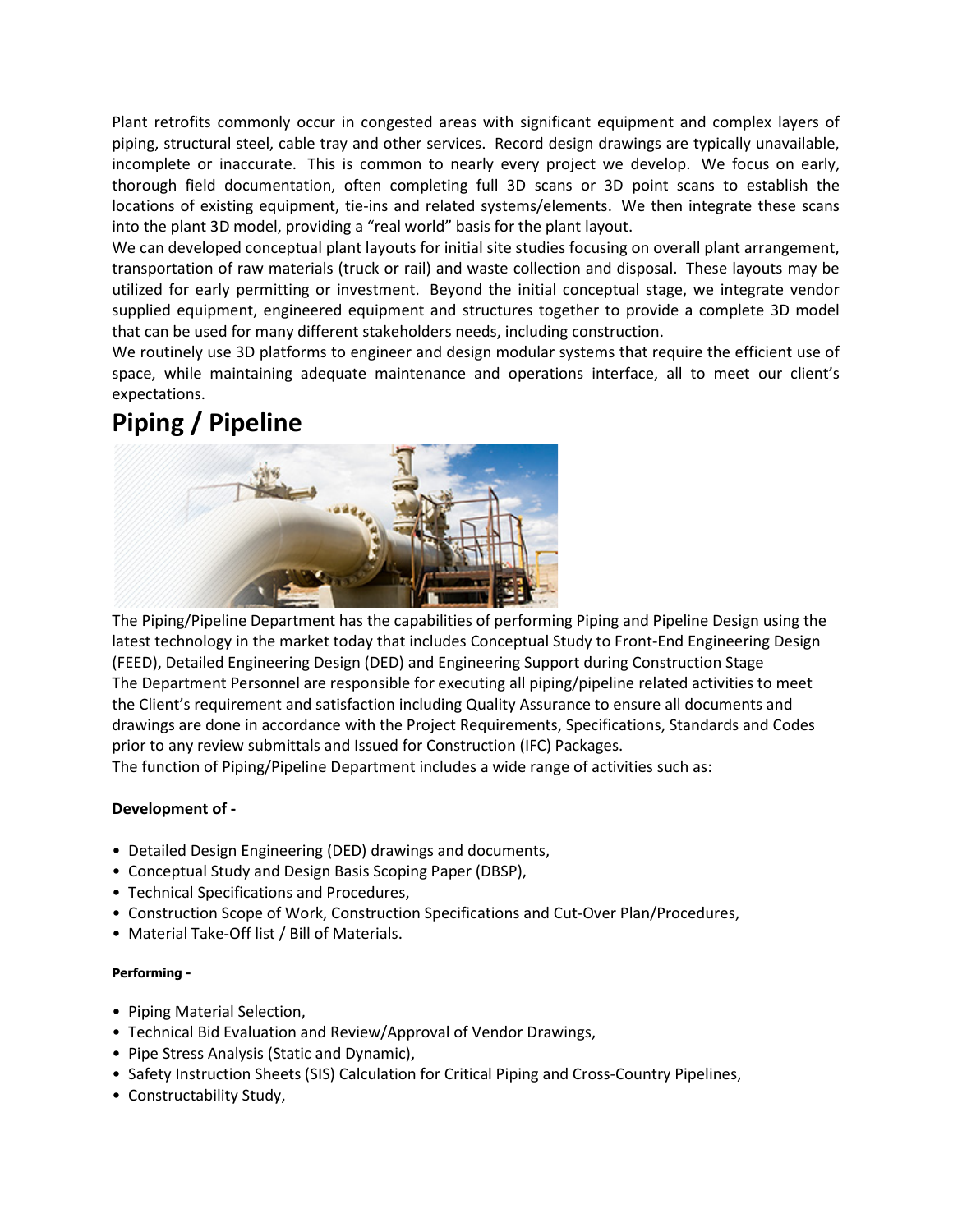- Population Density Analysis,
- Various engineering calculations such as, Hot Tap, Road Crossing, Minimum Required Pipe Cover, Elastic Bend and other miscellaneous calculations,
- Engineering calculations for Firewater and Fire Protection System Design using Water Cad and Fire Elite Software,
- Field Verifications to check the actual site condition prior to start of any design activities.
- Preparation of As-Built drawings and Project Record Books.

Through the years, Piping/Pipeline Department has been involved in doing wide variety of projects such as:

# A. On-Shore / Off-Shore Piping:

- Oil Refineries
- Gas Plants
- Petrochemical Plants
- Steel Plants
- Desalination and Power Plants
- Gas and Oil Separation Plants (GOSP)
- Petroleum Product Bulk Plants
- Tank Farm Facilities
- Waste Water Treatment Facilities
- Water Injection Facilities
- Seawater Intake Facilities
- Industrial Support Facilities
- Firewater and Fire Protection Systems

# B. Pipeline:

- Cross-Country Oil and Gas Transmission Pipelines
- Scraper Launcher/Receiver and Main Line Valve Station Facilities
- Flow Lines / Trunk Lines and Remote Header Facilities
- Water Supply Pipeline and Storage Facilities
- Natural Gas Distribution Networks
- Pipeline Laterals and Day lighting

Glowsworth Engineering provides Plant layout services for facilities/systems including:

- Petroleum Refineries and Refinery Units
- Industrial Minerals Facilities
- Truck or Rail Loading/Offloading Stations
- Cement Plants and Terminals
- Tank Farms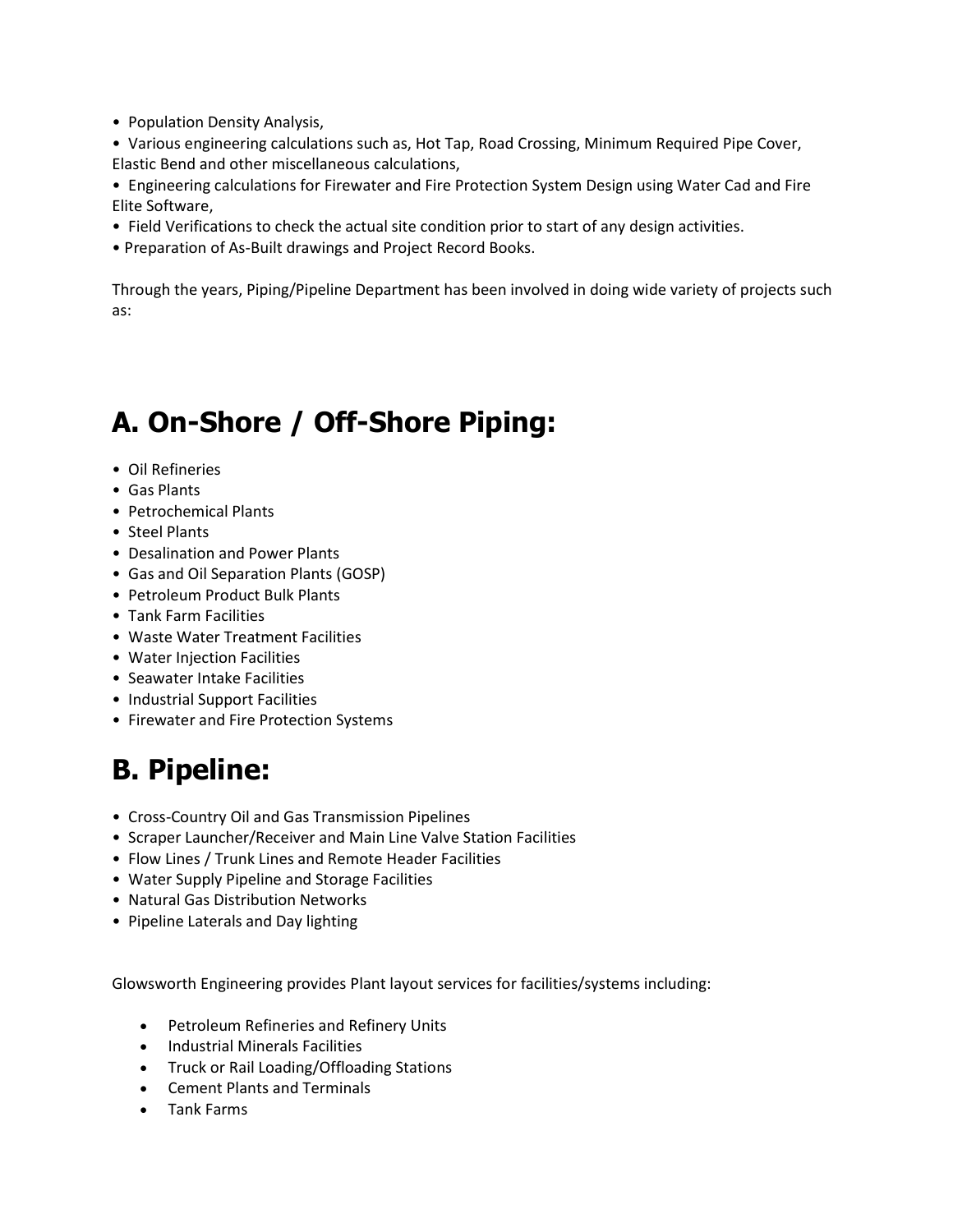- Steam Generation Facilities
- Water/Wastewater Facilities
- Chemical Plants
- Power Generating Plants
- Transload Facilities
- Utility Gas Yards
- Bulk Materials Handling Systems
- Air Quality Control Systems
- High Energy Piping Systems

Glowsworth Engineering provides Civil / Structural engineering and design services for retrofit and new plant construction. Complex retrofit projects often involve unique engineering challenges, requiring reuse, repurposing and/or expansion of existing foundations and structures. Whether adding levels to existing pipe racks, floors to existing buildings or new equipment to existing foundations, cost-effective solutions require an experience-based combination of engineering judgment and analysis. This is the environment of nearly every project we support.

We provide comprehensive services, including modeling and analysis, preparation of construction specifications and construction documents, and technical / field liaison and support services. We have substantial experience in local, national and international building / fire codes and analytic techniques to support any industrial project.

In conjunction with our technical partners, civil engineering and design services and deliverables include:

- Site Grading and Paving
- Subsurface Utilities
- Plant Road / Access Layout and Design
- Railway Layout and Design
- Geotechnical Investigation Specification
- Site Survey Specification / Coordination
- Process Sewer Systems
- Tank / Vessel Dikes and Containment Design
- Crane Pad and Heavy Lift Planning and Design
- Storm Water Management

Structural engineering and design services and deliverables include:

- General and Critical Equipment Foundations
- Piling, Caissons and other Deep Foundation Systems
- Pre-Engineered Buildings Specification
- Modular Structures and Industrial Enclosures
- Bulk Material Silos, Bins and Hoppers
- Conveyor Structures and Transfer Towers
- Bulk Material Conveyor Design
- Structural Design & Analysis
- **•** Foundation Design
- **•** Bulk Material Stockpile Reclaim Tunnels
- Fireproofing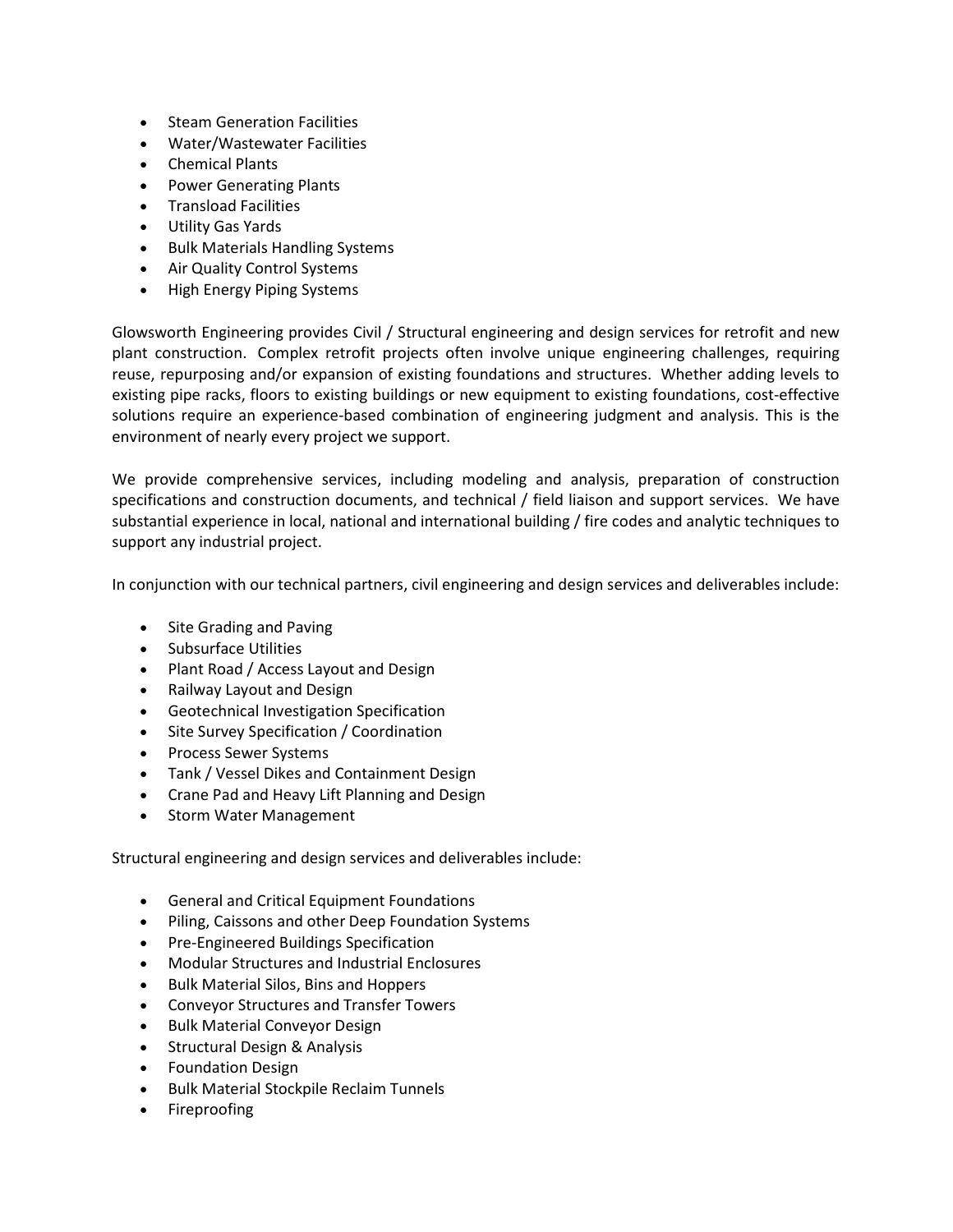- Fall Protection
- Liquid Retaining Concrete Structures
- Steel, Concrete, and Masonry Structures
- Pipe Racks and Engineered Supports
- Equipment Structural Support and Access
- Below-the-Hook Lifting Devices
- Monorails and Bridge Cranes
- Permitting Assistance
- Corrosive Chemical Containment Liner Specification
- Industrial Elevators
- Trestle Bridge Systems

Glowsworth Engineering has extensive mechanical engineering and design experience in a broad range of industries. We bring significant technical depth and analytical capability to complex projects execution, whether on retrofit upgrades or new facility design. Whether related to plant utility systems or high energy piping; liquid or solid fuel handling systems or high pressure gas systems; high viscosity batch pumping systems or high purity gas compressors; or detailed code interpretation or equipment/system specifications preparation, we offer depth of experience and versatility to complete the most challenging projects. We provide a comprehensive range of mechanical engineering and design services to support our clients' materials handling, piping / vessels and rotating equipment projects.

Glowsworth Engineering provides piping and vessel engineering and design services for retrofit and new plant construction. We support our clients in comprehensive analysis and design of complex systems and equipment, ranging from high energy piping systems in power generation facilities to highlyhazardous service piping and vessels in hydrocarbons and chemical facilities.

Glowsworth Engineering has particular experience in mechanical piping and vessel analysis, employing experienced staff and industry standard software and analysis tools, including CAESAR II®, NozzlePRO™, FE/Pipe™ and PV Elite®. GlowsworthCADWorks's approach focuses on incorporating accurate boundary conditions as well as realistic solutions. Our clients identify us as a preferred service provider for timecritical turnaround / outage piping projects involving complex designs and challenging sequencing. These projects take place in a "real world" environment, highly space constrained and always lacking in existing accurate documentation. Field documentation is essential as a starting point to our designs and we employ various work processes and tools, including 3D laser scanning, to establish a basis for our design.

Thorough understanding and application of relevant codes and standards in mechanical analysis is critical for project success. Areas of expertise include:

- Piping Static Flexibility (Stress) Analysis (ASME B31.1, B31.3, B31.4 and B31.8)
- Piping Hydraulic Transient Analysis
- High Energy Piping System Evaluation
- Underground Piping Analysis
- Spring Hanger, Guide and Anchor Evaluations
- Piping Flanges Analysis (ASME B&PVC Section VIII Div.1 Mandatory Appendix 2)
- Equipment Nozzle Evaluation (NEMA SM23, API 560, API 610, API 617, API 618, API 661, ASME B&PVC Section VIII Div. 2)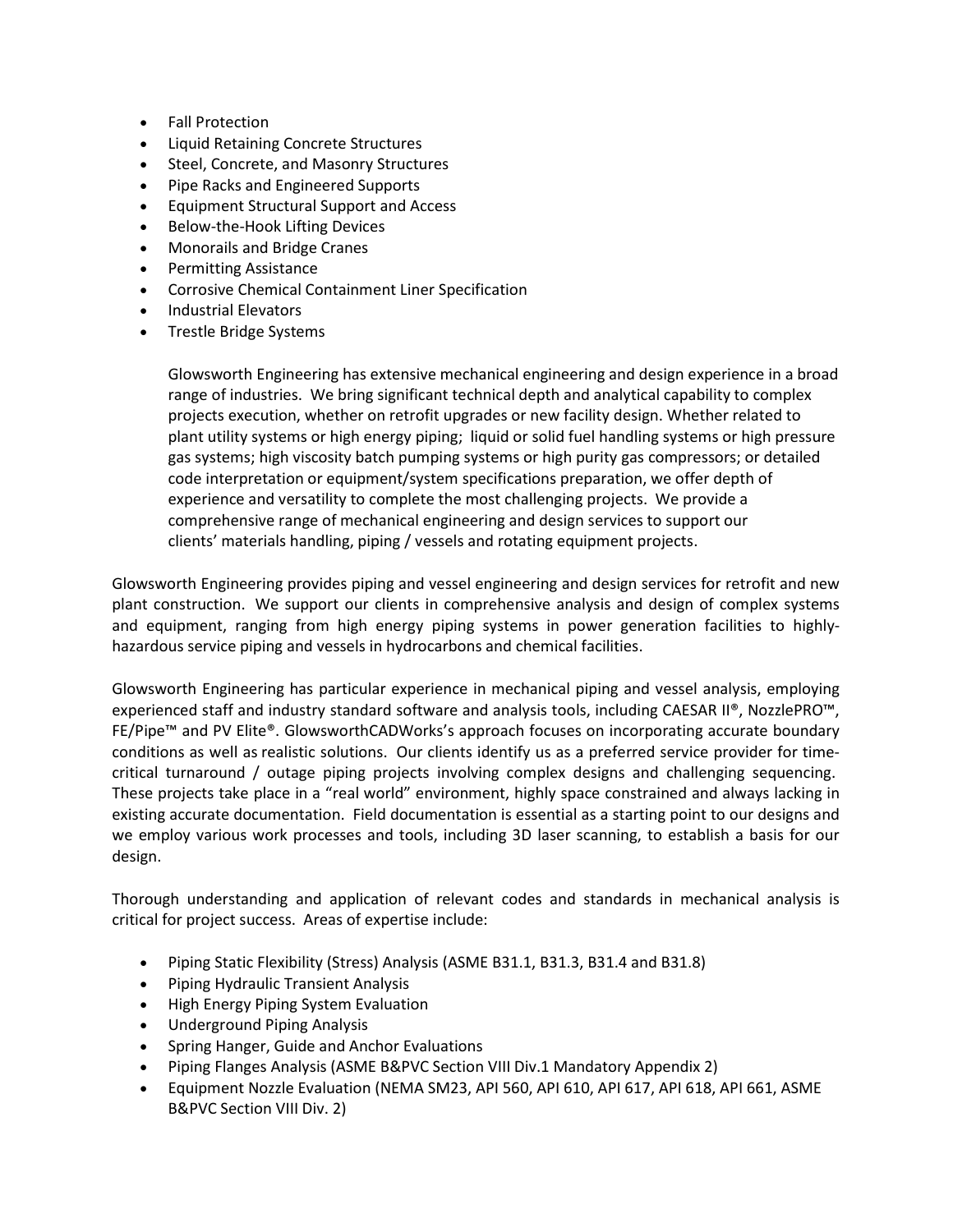- Pressure Relief Valve Reaction Analysis (ASME B31.1 Nonmandatory Appendix II, API 520 Part 2)
- Metallurgical Engineering / Material Selection
- Single- and Two-Phase Hydraulic Analysis
- Vessel Design / Rerating (ASME B&PVC Section VIII)
- Field-Erected and Shop Fabricated Tanks (API and AWWA)
- Turbine Water Induction Protection Design (ASME TDP-1)
- Insurer Compliance Evaluations

Piping and vessel engineering and design services and deliverables include:

- Piping and Vessel 3D Models
- Orthographic and Isometric Piping Drawings
- Inspection Isometric Piping Drawings
- Vessel Specification Drawings
- Piping and Valve Material Specifications
- Piping Line, Valve, Tie-in and Specialty Item Lists
- Steam Tracing Design
- Engineered Spring Hangers Specification and Design
- Piping Supports Specification and Design
- Tank Specification Drawings
- Demolition Drawings
- Fire Protection Design Basis
- Fire Sprinklers Systems
- Large Bore, Heavy-Wall, and Alloy Piping and Valves

Glowsworth Engineering provides electrical engineering and design services for retrofit and new plant construction. We provide comprehensive electrical engineering and design services, including modeling and analysis, and preparation of equipment / construction specifications and construction documents. We have substantial experience in low-, medium-, and high-voltage design, from 110V to 330kV. Thorough understanding and application of relevant codes and standards in electrical analysis is critical for project success. In conjunction with our technical partners, areas of expertise include:

- Short Circuit Analysis
- Load Flow Analysis
- Dynamic Motor Starting and Protection Evaluation
- Arc Flash Hazard Evaluation
- System Stabilization Transient Modeling
- Power Quality and Harmonics Analysis
- Buried Feeder Temperature Derating
- Power Factor Correction
- Relay Coordination and Protection Studies
- Grounding, Bonding and Cathodic Protection
- System Voltage Drop Analysis
- Hazardous Area Classification Evaluation
- Insurance and Code Compliance

Electrical engineering and design services and deliverables include:

• Power Distribution Systems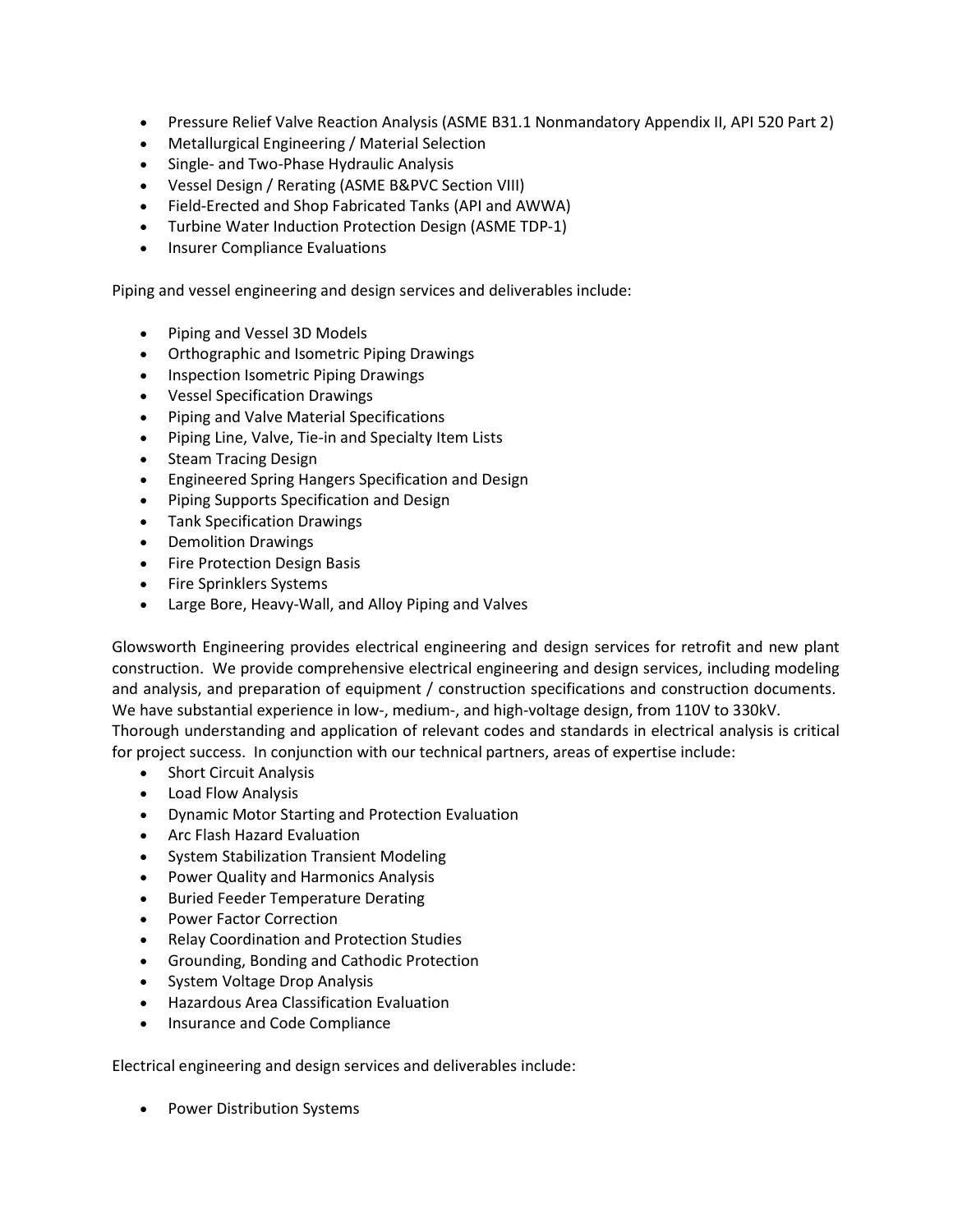- Substations / Switchyards
- Station Power Systems
- Heat Trace and Electric Heating Systems
- Standby / Emergency Generator Systems
- UPS and Emergency Standby Systems
- Grounding and Lightning Protection
- Fire and Gas Detection Systems
- Fire Protection Electrical Systems
- Raceway and Cable Tray Systems
- Lighting Systems
- Communication and Security Systems
- Energy Conservation and Management
- Relay Calibration, Testing and Programming
- Startup and Commissioning Support

Electrical equipment specification, evaluation and selection addressing the following:

- Small and Large Power Transformers
- Modular Power Distribution Centers
- Low / Medium Voltage Switchgear
- Low / Medium Voltage Motor Control Centers
- Ductbank
- Bus Duct
- Variable Frequency Drives
- Reduced Voltage Starters
- Load Commutated Inverters
- Battery, UPS and Generator Systems
- Low / Medium Voltage Motors
- Synchronous Motors
- Protective Relays and Panels

Glowsworth Engineering provides instrumentation / controls engineering and design services for retrofit and new plant construction. For retrofit application, we select instrumentation and control system components that will integrate with existing legacy systems. We provide comprehensive instrumentation / controls engineering and design services, including modeling and analysis, and preparation of equipment / construction specifications and construction documents. We have substantial experience in addressing complex process and control problems successfully.

Thorough understanding and application of relevant codes and standards in instrumentation / control analysis is critical for project success. Areas of expertise include:

- Process Stability and Control Evaluation
- Thermowell Wake Frequency Analysis
- Safety Integrity Level Analysis
- Control Valve and Flow Element Calculations
- Hazardous Area Classification Evaluation

Instrumentation / Controls engineering and design services and deliverables include: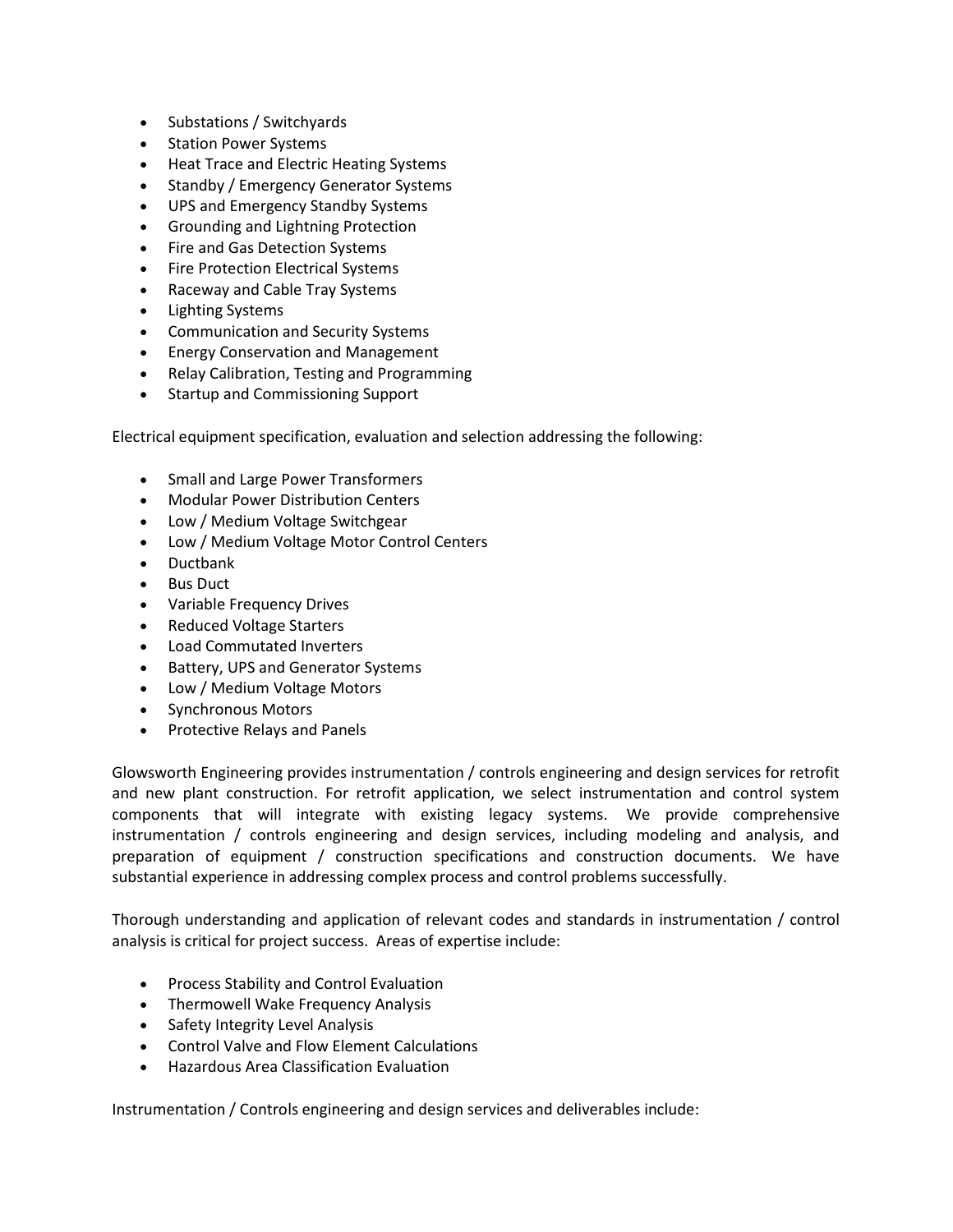- Piping and Instrumentation Diagrams
- Safety Instrumented Systems (SIS)
- Interlock and Automated Sequencing Logic
- Foreign Device Controls Integration
- Controls Narratives / Functional Specifications
- Control Loop and Logic Diagrams
- Safety Interlocks Definition
- Conduit / Cable Schedules
- Instrument Location Plans
- HMI Configuration
- Emergency Shutdown Systems
- Control System Transition / Cutover Planning
- Fiber Optic Networks and Communications
- Modular Control Rooms
- Cause and Effect Matrix
- Batch Sequence Diagrams
- FAT / SAT Definition and Support
- Instrument Installation Details
- PLC Programming

Instrumentation / Controls equipment specification, evaluations and selection include:

- Instruments and Control Valves
- Analyzers and Sample Conditioning Systems
- Distributed Control Systems
- Panels
- Continuous Emissions Monitoring Systems
- Programmable Logic Controllers
- SCADA System

Glowsworth Engineering provides process engineering services for retrofit and new plant construction to the hydrocarbons and chemicals industries. We support services ranging from process debottlenecking and upgrading for existing plants to new process plant design. We have substantial experience in addressing complex process projects successfully from conception through startup and commissioning.

We have particular expertise in batch and continuous process simulation and modeling, employing experienced staff using the most sophisticated commercial modeling packages, including AspenOne<sup>®</sup>, PRO/II<sup>®</sup>, ChemCAD<sup>®</sup>, and METSIM<sup>®</sup>.

 For any particular project, we select the modeling tools that best support the specific simulation – often those that are in common use by our clients. We believe successful modeling requires a collaborative team approach. There are significant challenges in modeling, including ensuring parameters and material properties are correct and that modeling results are reasonable. We work with our clients to validate process modeling results against existing process operations, testing data and/or literature.

In addition to process simulation, areas of process engineering expertise include the following: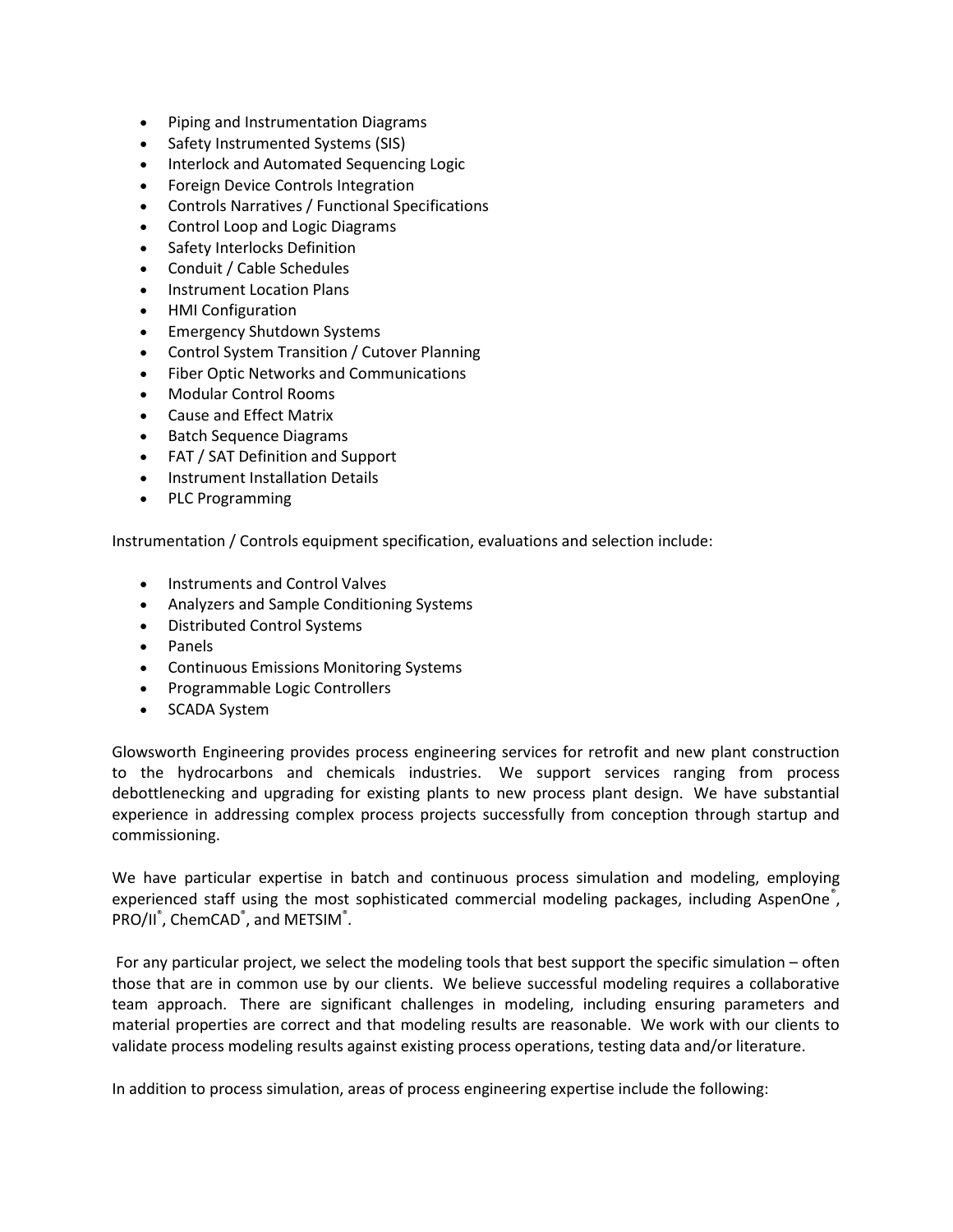- Process Debottlenecking Studies
- Heat Exchanger Design and Rating
- Relief System Modeling
- Flare Hydraulic Studies
- Process Troubleshooting Evaluation
- Process Hazards Analysis (PHA)
- Process Intensification Studies
- **•** Energy Efficiency Optimization Studies
- Single- and Two-Phase Flow Hydraulic Analysis
- **•** Process Economics Evaluation
- Codes and Standards Interpretation
- Level of Protection Analysis (LOPA)

Process engineering services and deliverables include:

- FEL / FEED / Schedule A Packages
- Feasibility Studies
- Block Flow Diagrams / Process Flow Diagrams
- Heat and Material Balances / Stream Catalogs
- Piping and Instrumentation Diagrams
- Controls Narratives
- Design Basis / Criteria Development
- Process Design Packages
- Options Analysis
- Technology / Licensing Implementation
- Process Unit / Equipment Repurposing
- Regulatory Compliance Support

Process equipment specification, evaluation, and selection services include the following:

- Fractionation Columns
- Reactors
- Heat Exchangers
- Water / Wastewater Treatment Equipment
- Filtration / Separation Equipment
- Flare and Vent Systems
- **•** Pressure Relief Devices
- Fired Equipment
- **•** Emissions Control Equipment
- Fans / Blowers / Compressors

### PROJECT SERVICES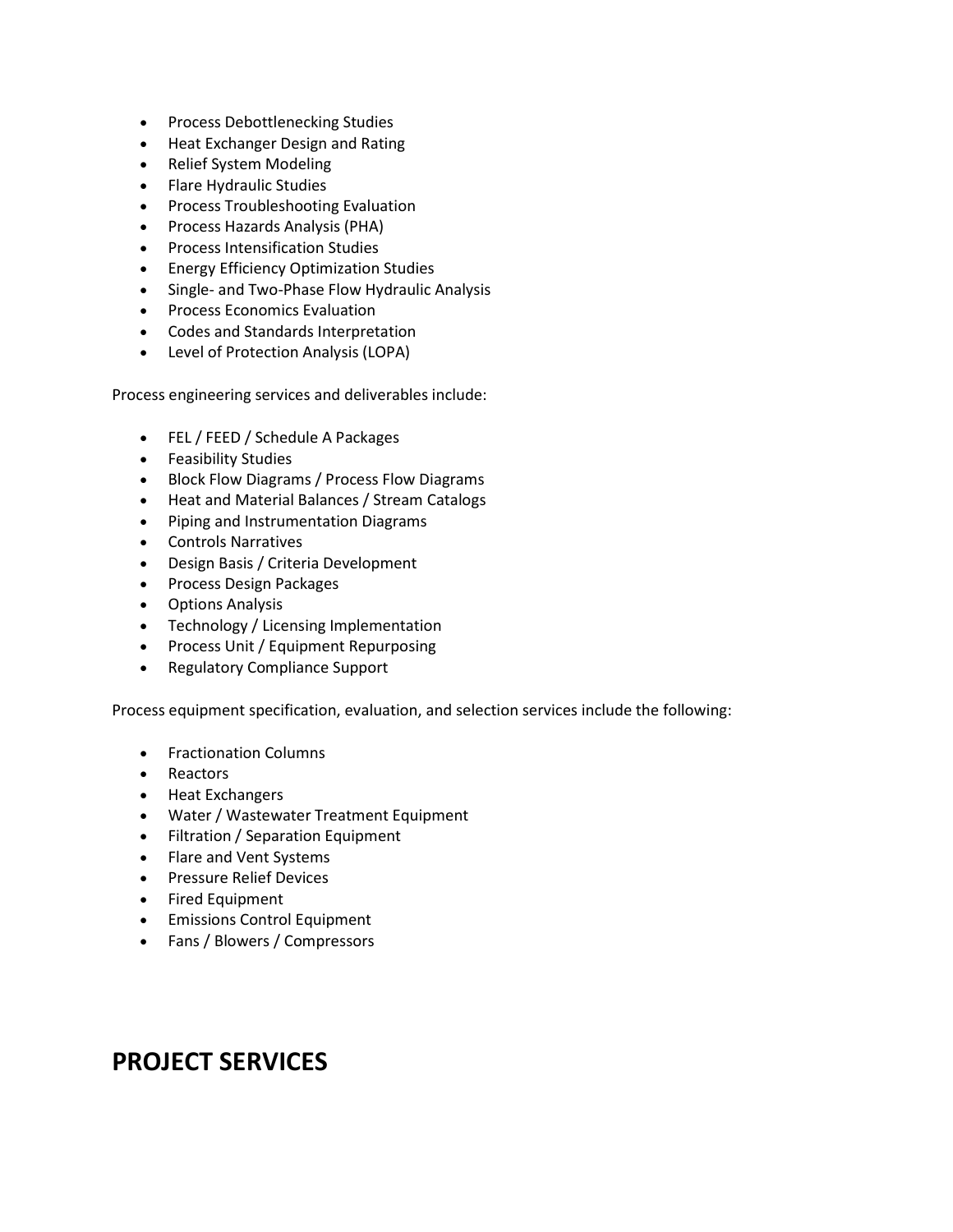Effective project management is essential for successful project outcomes. Delivering constructible, operable, maintainable and safe process facilities projects while achieving quality, schedule and budget goals is challenging, but we do it every day.

Our core project management philosophy is that all projects are fully scoped, work breakdown structures are defined and project execution plans are developed to ensure alignment and define common expectations with the client. During execution, disciplined management of scope, quality, budget and schedule is a focus through project closeout.

We provide leadership and management of projects for clients. Project Management services include:

- Stage-Gated Project Delivery
- Portfolio Management
- Project Execution Planning
- Risk Analysis and Mitigation
- Financial Analysis
- Constructability, Operability, Maintainability and Safety Analysis
- Quality Management and Assurance
- Variance Management
- Value Engineering

Project controls is an essential element of our project management work processes. Using a combination of industry software (e.g., Primavera P6®, Deltek Vision®) and internally-developed tools, we provide forecasting and real-time tracking of projects in a project size-scaled format. Project reporting and analysis supports our project management and client staff in achieving successful project outcomes.

Project controls services include:

- Risk Assessment/Management
- Resource-Loaded CPM Scheduling
- Change Order Administration
- Cost Control and Reporting
- Accrual Reporting
- Project Metrics Reporting (SPI, CPI, etc.)
- Project Auditing
- Cash Flow Forecasting
- Earned Value and Earned Schedule Management

## CAPITAL COST ESTIMATE

We collaborate with our clients and apply a rigorous methodology in cost estimate development in alignment with AACE International® (AACE) criteria and client standards. Our clients commonly employ a stage-gated front-end engineering work process in which cost estimates are developed at the conclusion of various project phases. Cost estimate accuracy is refined as the project progresses, moving from early concept estimates to project authorization / control budget estimates. We employ different approaches for each estimate stage consistent with industry and client standards. Estimates are organized to reflect the planned engineering and construction execution approach. We have developed several cost estimates based on this approach, supporting our clients' project investment decisions.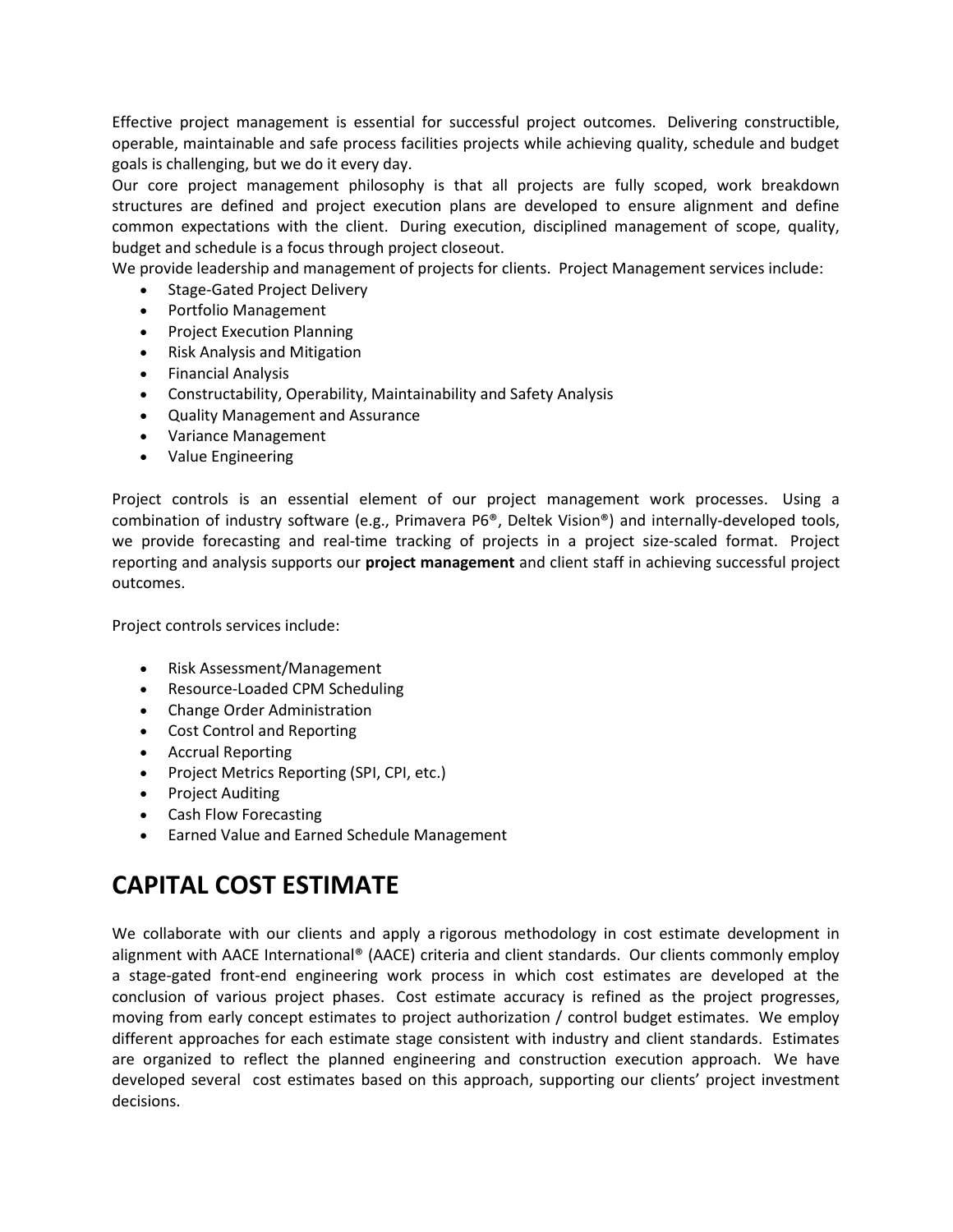We develop a comprehensive Basis of Estimate (BOE) report with each cost estimate. The BOE documents the scope, procedures, data sources, assumptions and exclusions related to the estimate development. The BOE includes a project scope and cost summary and a detailed explanation of each cost category. Glowsworth uses AspenTech® In-Plant Cost and Capital Cost Estimator software (Aspen) as its primary estimating platform. Aspen is supplemented with other estimating references and inhouse developed tools.

Cost estimating services include:

- **•** Estimating Plan Development
- Capital Cost Estimating
- Contingency Assessment / Range Estimating
- **•** Escalation Assessment
- Estimate Review / Validation
- Labor Rates Evaluation
- Risk Analysis
- Basis of Estimate Development
- Basis of Schedule Development
- Reserves Evaluation
- Peer Reviews
- Owner's Costs Development Facilitation
- Financial Pro Forma Development

## PROCUREMENT

We can manage the procurement work process from procurement plan development through contract closeout, or provide services to augment a client's procurement organization. Procurement documents can be developed within our systems or within a client's purchasing or enterprise management system. When beneficial to our clients, we provide limited-agency procurement support, assuming responsibility for the full scope of project procurement. We apply project-tailored approaches to reduce costs, ensure supplier accountability and shorten delivery times. We have significant experience in supporting industrial project procurement, from complex capital equipment and engineered systems to bulks and services.

Procurement services include:

- Procurement Plan Development
- Procurement Database Development
- Sourcing Planning, Supplier Evaluation and Bidders List Preparation
- Shop Surveillance
- Contract Terms and Conditions Development
- Request for Quotation Development and Issuance
- Bid Process Management
- Bid Receiving, Conditioning and Adjudication
- Supplier Reference Verification
- Purchase Award Recommendation
- Contract Negotiation
- Purchase Order Preparation
- Contract Management through Closeout
- Invoice / Payment Coordination
- Change / Variance Management
- Spare Parts Definition and Procurement
- Lay-Down and Warehousing Planning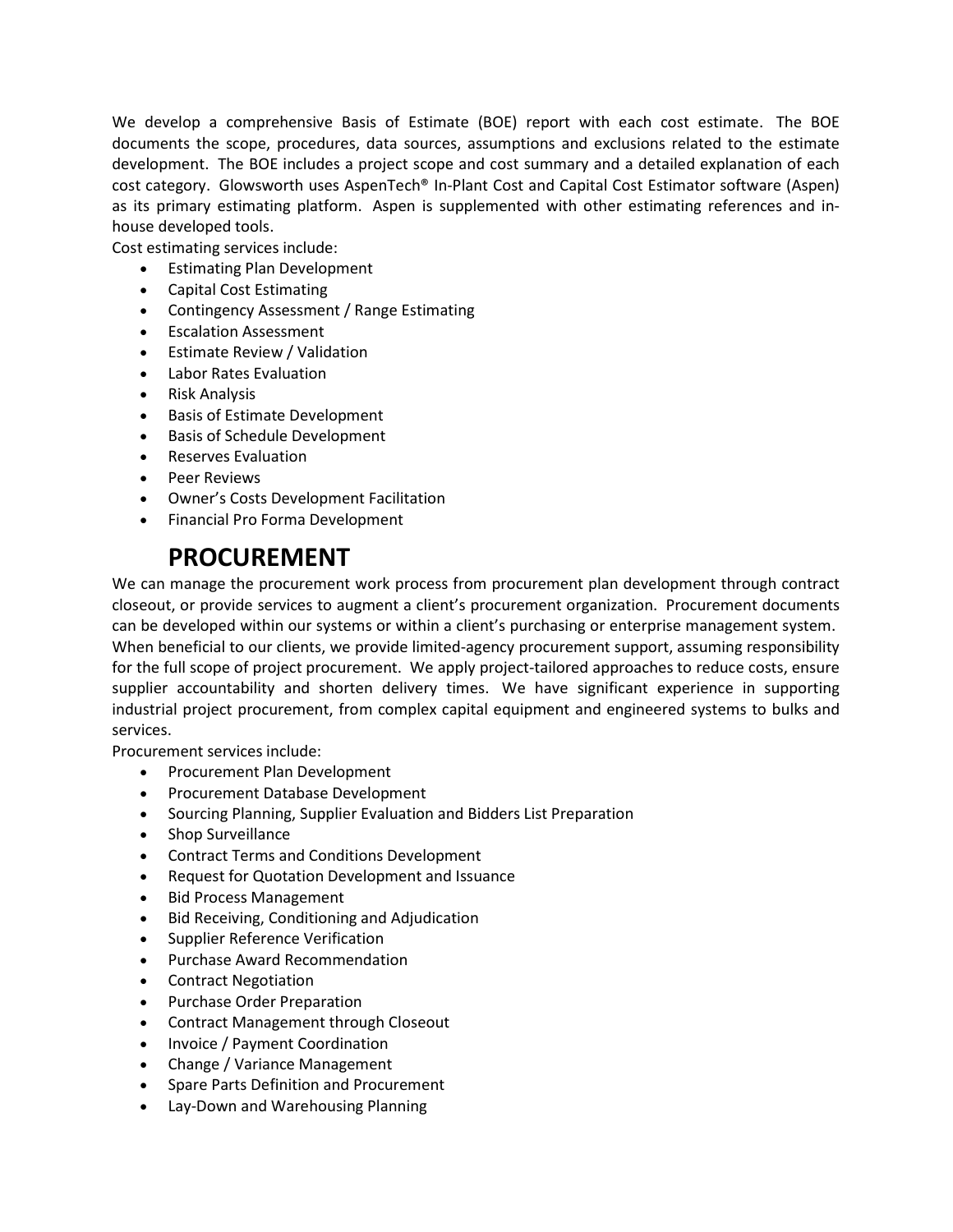- Receiving Coordination and OS&D Resolution
- Procurement Status Reporting
- Field Procurement Plan Development
- Cash Flow Forecasting and Tracking

Expediting services can be provided, from order placement through receiving and contract closeout to ensure schedule maintenance. Expediting services include:

- Monitor Supplier Compliance
- Monitor Shop Drawings Turn Around
- Monitor Supplier Purchasing Progress
- Monitor Supplier Fabrication Progress
- Monitor Supplier Shipping Progress
- Monitor Supplier Data Supply

Observation services can be provided to verify contract compliance and quality requirements. Observation services include:

- Review Supplier Quality Program
- Conduct Supplier Audits
- Non-Conformance and Observation Reporting
- Confirm Resolution of Non-Conformities
- Conduct Hold-Point and Witness Observation
- Conduct Final Observation Prior to Shipment
- FAT Support

Logistics services can be provided to plan, coordinate, and execute shipping and receiving of equipment and materials. Logistics services include:

- Transportation and Logistics Management Plan Development
- Transportation Options Evaluation
- Freight Forwarder Coordination
- Transportation Monitoring and Reporting
- Inventory Control Coordination

## CONSTRUCTION COORDINATION

Construction coordination is essential for successful project delivery. Contractors provide construction management and control staffing, sequencing and means / methods of construction. We provide continuity from engineering execution to the field, facilitate planning, resolve issues quickly and ensure contractor accountability on behalf of the client.

Construction coordination services include:

- Pre-Construction Planning
- Safety Coordination and Management
- Contracting Strategy Definition
- Construction Execution Plan Development
- Site Facilities Planning
- Construction Sequence and Logistics Planning
- RFI Program Implementation and Resolution
- Interface Management Planning
- Quality Assurance and Control
- Cost and Schedule Management
- Material Control / Procurement Support
- Field Contract Administration
- Field Document Control Management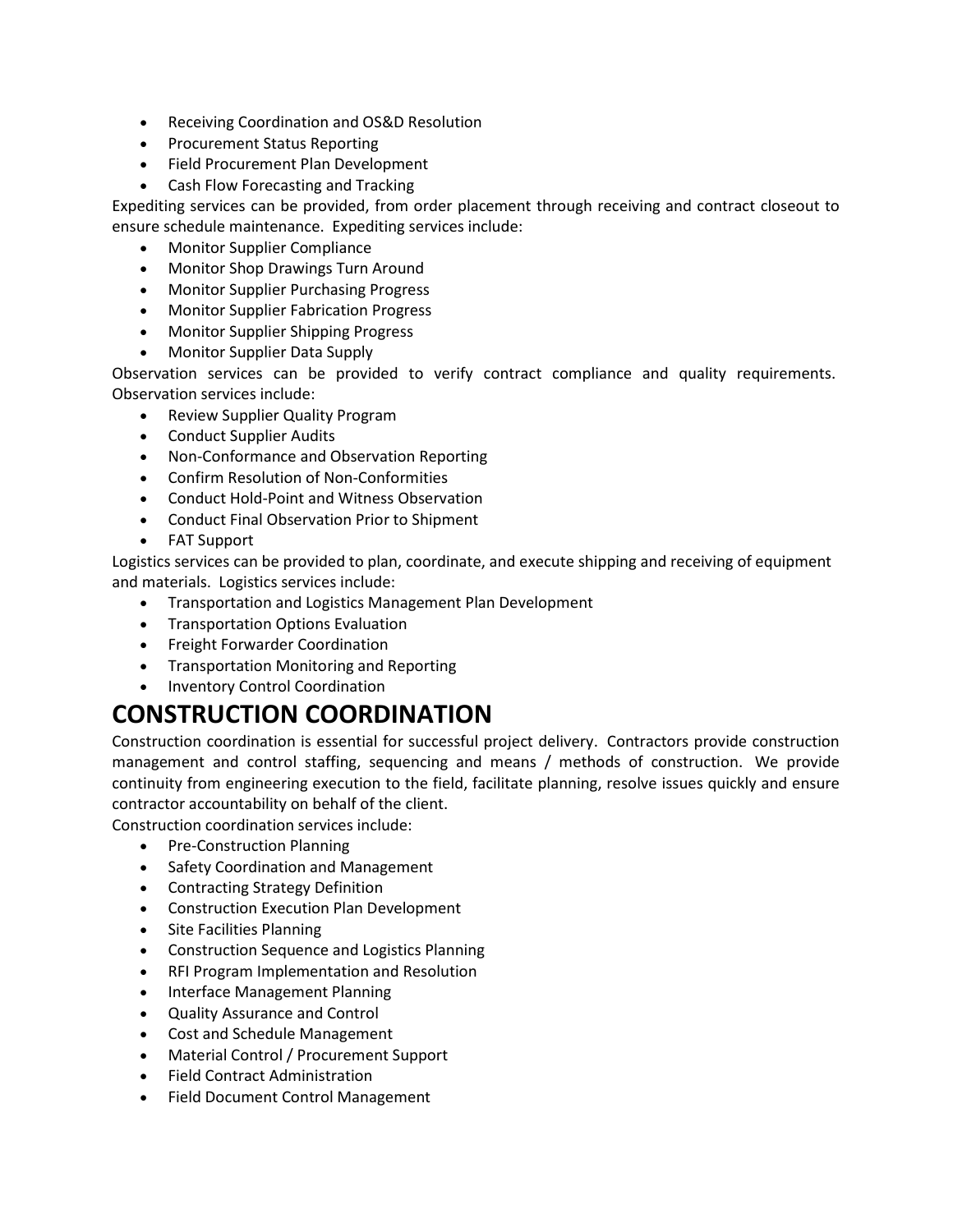- Inspection Coordination
- Client Representation

## STARTUP / COMMISSIONING

The startup / commissioning phase of a project is arguably the most critical, with more opportunities for failure than success if not planned and executed properly. A structured program is essential to support an efficient, effective and safe startup, moving a new process facility from the construction phase to an operating status. It is also essential to have a structured team of operations, maintenance, engineering and construction personnel implementing the startup / commissioning program with clearly defined roles and responsibilities. From experience, we know the best startup / commissioning planning begins early in the engineering phase and continues throughout the project. Maintaining availability of key engineering personnel is critical to ensure the institutional project design knowledge is available for startup / commissioning planning and execution.

We provide startup / commissioning support to our clients, ranging from field engineering staffing to development and management of full programs. There is no single "best" approach. We favor integrated startup / commissioning teams, with responsibilities assigned to achieve the best value and outcome for the project and client.

Early development of operating procedures and training of operations and maintenance staff is important. Our experience is that such efforts serve as another verification step in the facility design, and pay significant dividends in enabling the staff to participate in the commissioning planning and execution. We frequently collaborate with our clients in development of operations and maintenance procedures and conducting training.

Startup / Commissioning areas of support include:

- Startup / Commissioning Plan Development
- Operating Procedures Development
- Operator Training
- FAT / SAT Coordination
- Testing Plan Development
- Check-Out Verification
- Process Control Loop Tuning
- **•** Field Device Calibration
- Vendor Startup / Commissioning Coordination
- Pre-Startup Safety Reviews
- Handover / Turnover Planning
- Punch List Development
- Startup / Commissioning Management
- Augmentation of Client Staff
- Software Verification and Validation